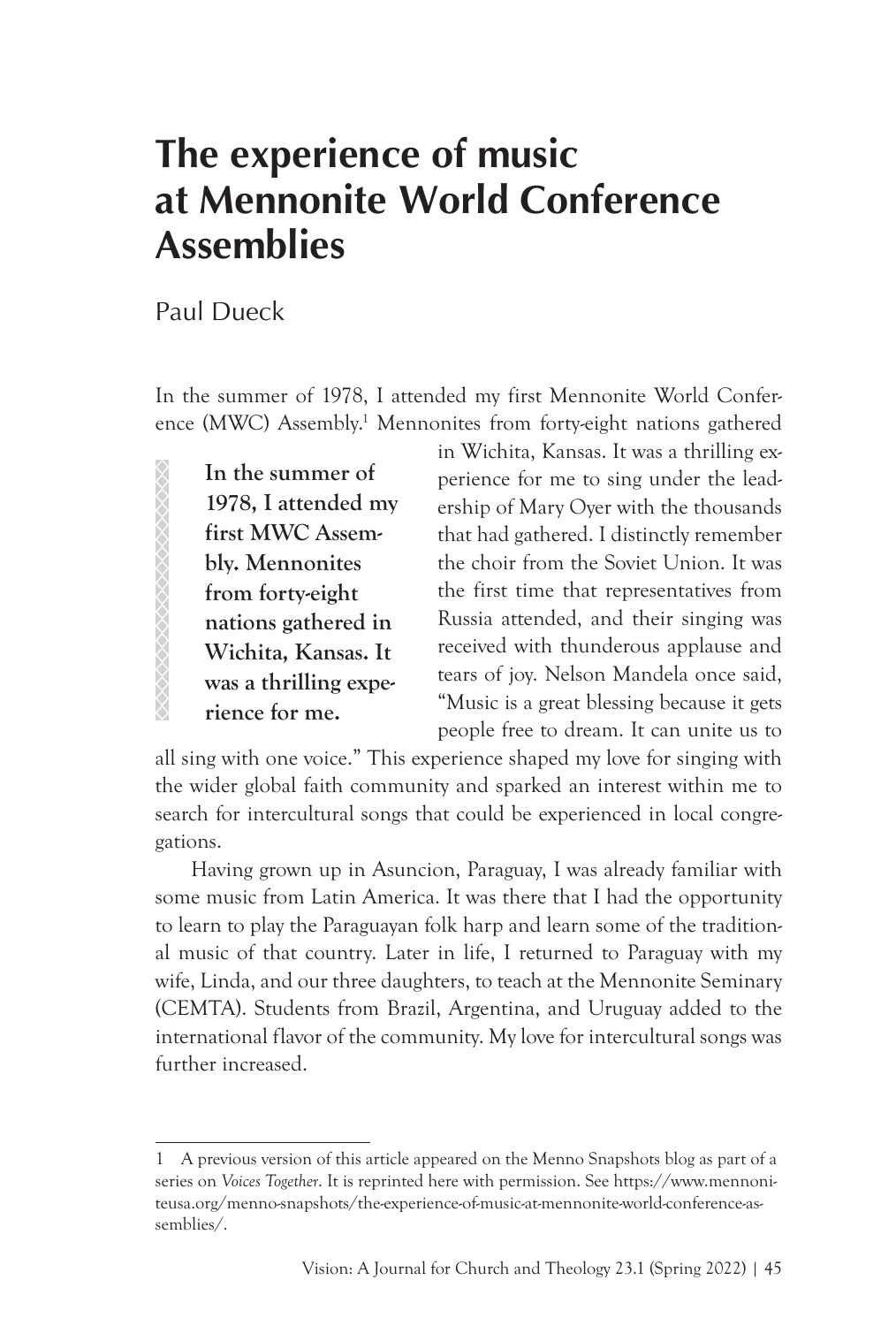## 46 | Vision: A Journal for Church and Theology

In the summer of 1990, I had the privilege of participating in the music team at the MWC Assembly in Winnipeg, led by Marilyn Houser Hamm and Holda Fast. The *International Songbook*, which was compiled by Doreen Klassen for this gathering, is a rich collection of eighty-six songs from five continents that affirm unity while also expressing diversity.<sup>2</sup> It was a highlight for me to sing these songs and experience them together

**The International Songbook is a rich collection of eightysix songs from five continents that affirm unity while also expressing diversity.**

**AAAAAAAAAAAA** 

with some 13,000 people from the wider Anabaptist community.

I will never forget the final gathering at the Winnipeg football stadium with around 32,000 people in attendance.

In the fall of 1990, I began teaching music at the Mennonite High School (UMEI) in Leamington, Ontario. The songbooks that were available to the students for the daily chapels were *The Men-*

*nonite Hymnal* and the songbook *Sing and Rejoice!*<sup>3</sup> Having just come from a thrilling gathering of Anabaptists, I wanted the students to be exposed to some of the global songs that were shared at MWC in Winnipeg.

How wonderful it was that we were able to purchase the *International Songbook* for the school. One disadvantage of this songbook (for those of us that read music) is that the melody appeared on one page and the text in numerous languages on the opposite page. What joyful surprise it was that two years later the school purchased the *Hymnal: A Worship Book*, 4 which included numerous songs from the *International Songbook*. Our musical world was greatly enriched.

The wide range of musical styles provided a wonderful variety to our chapel services. The enjoyment of singing was so evident that every week one day was set aside for "music chapel." In addition to the *Hymnal: A Worship Book*, we added collections that were used at national youth assemblies since they contained more of the popular contemporary Chris-

<sup>2</sup> Doreen Klassen, ed., *International Songbook* (Carol Stream, IL: Mennonite World Conference, 1990).

<sup>3</sup> *The Mennonite Hymnal* (Scottdale, PA: Herald Press; Newton, KS: Faith and Life Press, 1969); Orlando Schmidt, ed., *Sing and Rejoice!* (Scottdale, PA, Herald Press, 1979).

<sup>4</sup> Rebecca Slough, ed., *Hymnal: A Worship Book* (Elgin, IL: Brethren Press; Newton, KS: Faith and Life Press; Scottdale, PA: Mennonite Publishing House, 1992).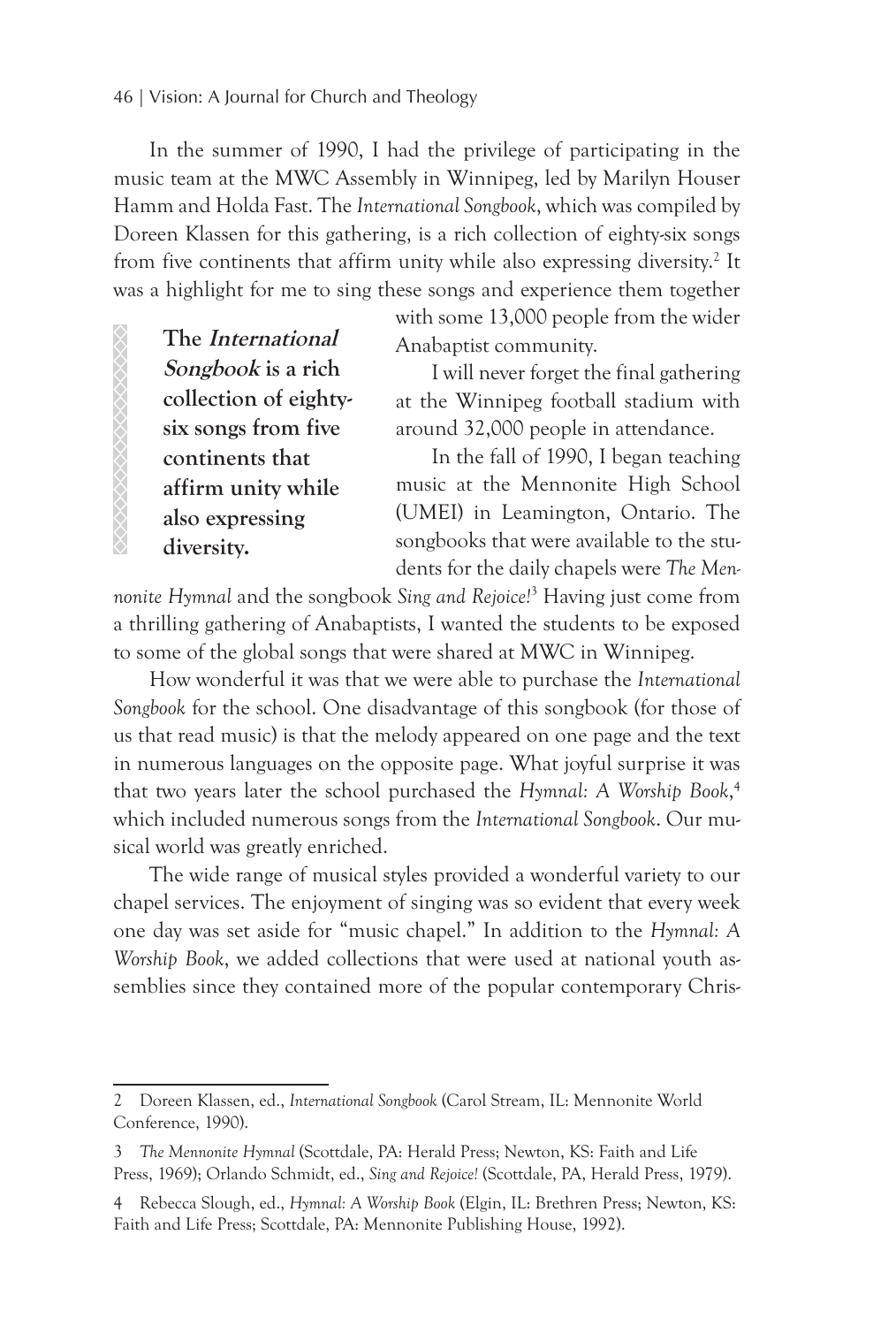tian songs. It is this idiom that is more broadly represented in the new hymnal *Voices Together*. 5

Participants from sixty-three nations came together to celebrate bonds of faith at the 15th MWC Assembly held in Paraguay in 2009. The assembly began with a procession of banners from congregations, conferences, and other groups from around the world accompanied by a Paraguayan harp orchestra. It was a feast to the senses. Together with a very talented and diverse international music team, we helped lead the people in singing. I will never forget the experience when the electricity went off and we sat in total darkness. It was an impromptu decision to sing together, and I still recall the songs we sang. Three of the songs were "Grosser Gott wir loben dich," "Alabaré," and "Siyahamba." During that

**I will never forget the experience when the electricity went off and we sat in total darkness. It was an impromptu decision to sing together, and I still recall the songs we sang.**

XXXXXXXXXXXXXXXXXX

last song ("We are walking in the light of God"), the electricity miraculously came back on. Singing each other's songs was a mountain-top experience for me.

It was a daunting task to decide on forty-four songs that would make up the MWC songbook. How could we represent the Anabaptist global community in such a small collection? The MWC music committee actually debated whether a songbook was necessary at all since so many people do not read notes. In the

end, the decision was made to go ahead with a downsized version. People still appreciate taking a songbook home and perhaps teaching some of the songs to their home congregations.

At all the MWC Assemblies that I have attended, the highlight for me has been the choirs. They always provide such a glorious, diverse representation of singing in our global family.

Hearing a 160-voice choir made up of eleven Paraguayan ethnic groups was a powerful symbol of unity for me. Adding traditional instruments like Paraguayan harps, accordion, charango, conga drums, and other percussion instruments gave it a Latin American flavor. Again, a feast to the senses!

<sup>5</sup> Bradley Kauffman, Benjamin Philip Bergey, Sarah Kathleen Johnson, Adam M. L. Tice, and Katie J. Graber, eds., *Voices Together* (Harrisonburg, VA: MennoMedia, 2020).